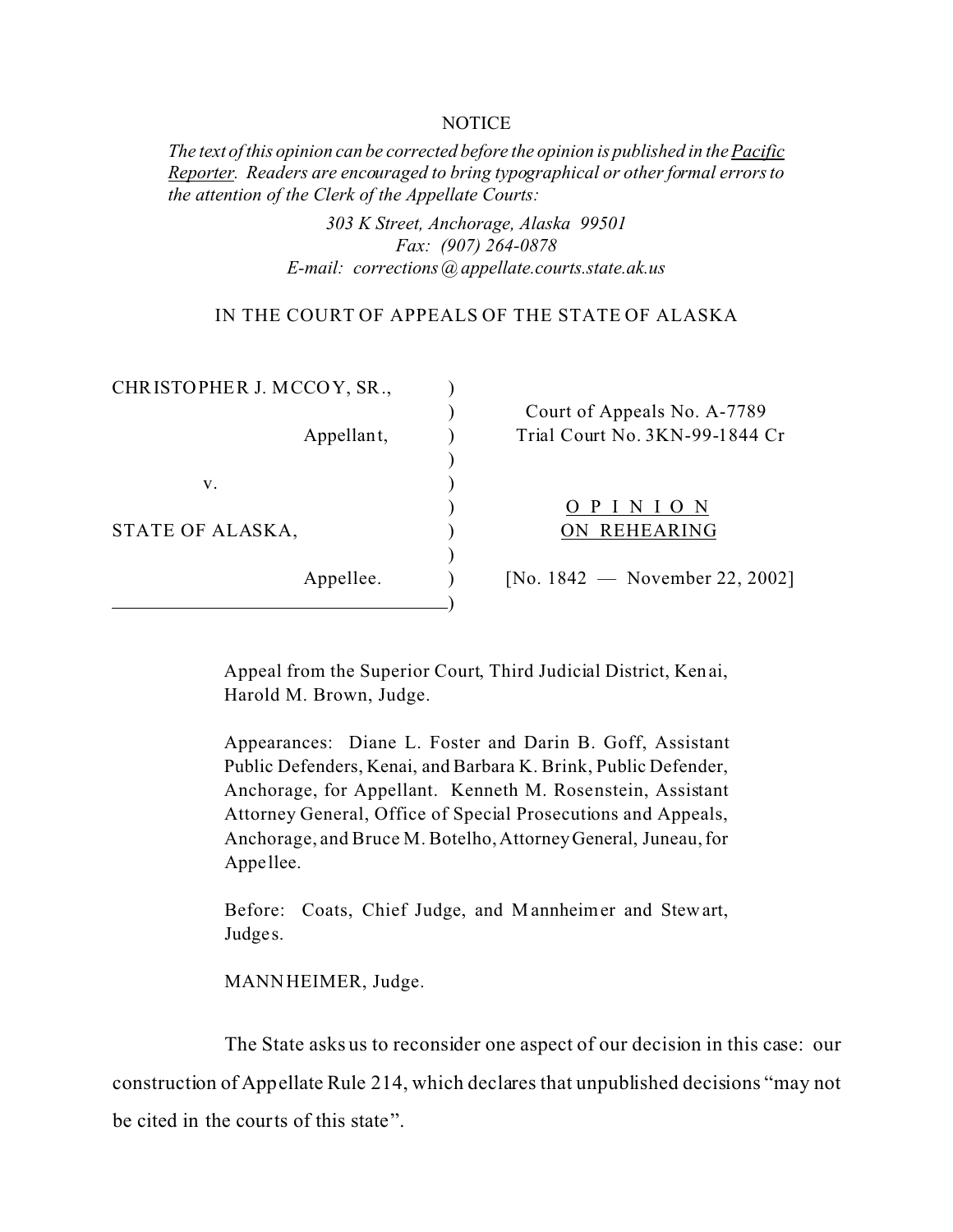In our original opinion, *State v. McCoy*, \_\_\_ P.3d \_\_\_, Alaska App. Opinion No. 1822 (August 30, 2002), 2002 WL 1998080, we concluded that Appellate Rule 214 forbids an attorney from arguing that an unpublished decision is "precedent" in the sense that it controls or restricts future judicial decision-making, but we also concluded that Rule 214 does not forbid an attorney from bringing an unpublished decision to a court's attention for whatever persuasive value it might have.<sup>1</sup> The State contends that we misconstrued Appellate Rule 214 — that when the rule declares that unpublished decisions "may not be cited", it means that attorneys and judges are strictly forbidden from mentioning unpublished decisions when they argue and decide matters in the courts of Alaska.

# *The basis of the State's request for rehearing*

The State bases its argument primarily on two sources: (1) a memorandum written to the Alaska Supreme Court by a former Clerk of the Appellate Courts, Robert D. Bacon, and (2) a memorandum prepared by the court's staff attorney, Andrew M. Hemenway, analyzing the state of the law with respect to unpublished decisions. Both Mr. Bacon's memorandum and Mr. Hemenway's memorandum were written in October 1980, when the supreme court was revising the Alaska Rules of Appellate Procedure and was considering the merits of proposed Appellate Rule 214.

From the content of Mr. Bacon's memorandum, and from the existence of Mr. Hemenway's memorandum, it appears that the supreme court had questions about the practice of issuing unpublished opinions, even though unpublished decisions were allowed under the then-existing rule (former Appellate Rule 26). In his memorandum,

1

*See McCoy*, Opinion No. 1822 at pages 4-5, 2002 WL 1998080 at \*2.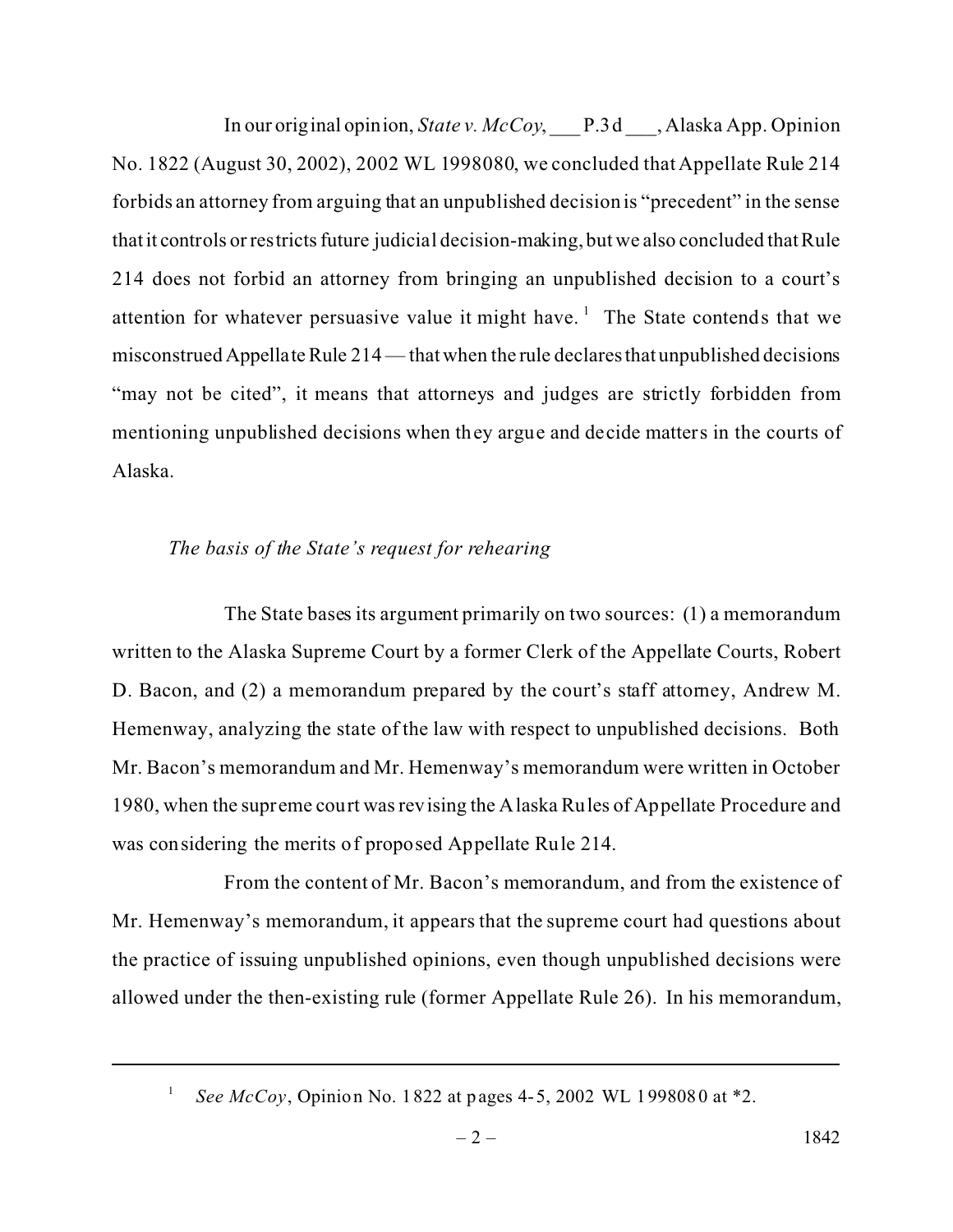Mr. Bacon assured the supreme court that proposed Appellate Rule 214 embodied "the national mainstream" answer to the question of "whether ... unpublished decisions may be cited". Mr. Bacon also sought to assure the supreme court that limiting the citation of unpublished decisions was good policy.

Mr.Bacon argued that a "no citation" rule would benefit the legal community because, if attorneys were allowed to cite unpublished opinions, this practice would favor "the specialist over the generalist, the large law firm over the small, the government agency over those challenging its action, and ... insurance carrier[s] over those seeking to recover from [them]". In other words, Mr. Bacon argued that it would be unfair to allow lawyers to cite unpublished decisions. Mr. Bacon's argument was premised on the assumption that only a relatively few litigators — institutional litigants, large law firms, and otherswho regularly litigated cases in the appellate courts— would know the contents of the courts' unpublished decisions.

Mr. Bacon also argued that if litigants were allowed to cite unpublished decisions, this would saddle the Appellate Court Clerk's Office with "the added burden of serving as a library and repository of ... unpublished decisions". That is, he assumed that no one (or only a few litigants) would have ready access to the text of unpublished opinions, thus forcing the Clerk's Office to assume the role of a reference source for all the litigants who wanted to obtain copies of unpublished opinionsor who wished to search through the court's unpublished opinions in the hope of finding some pertinent material.

All of these assumptions proved to be wrong. As was pointed out in *John v. State*, 35 P.3d 53 (Alaska App. 2001), "copies of [Court of Appeals] memorandum decisions have always [been distributed] to essentially every judge and lawyer who regularly practices criminal law in this state". <sup>2</sup> Moreover, "our memorandum decisions

<sup>2</sup> *John*, 35 P.3d at 64 (Mannheimer, J., concurring).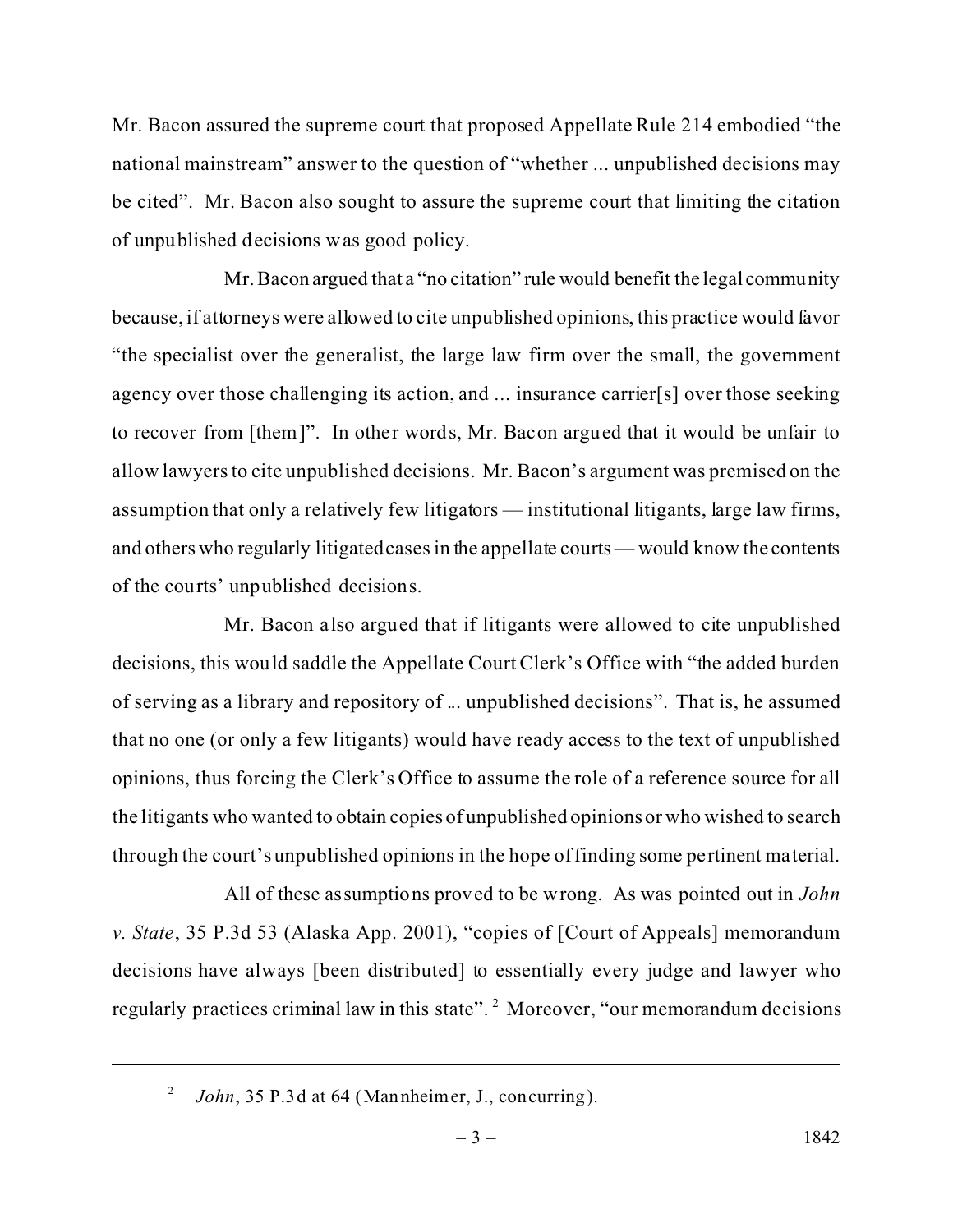are now readily available on the Internet", allowing any lawyer or other interested person to search these opinions and download them.<sup>3</sup>

Thus, our unpublished decisions have not become an arcane body of law known to only a select few, nor has the Appellate Court Clerk's Office become the depository of semi-secret decisions. Rather, our unpublished decisions are distributed to almost all criminal practitioners within days after the decisions are issued, and these decisions are readily accessible to everyone else.

Another of Mr. Bacon's predictions also proved to be wrong — this time, with more unfortunate consequences. In his memorandum, Mr. Bacon argued that Alaska need not worry about one potential danger of restricting the citation of unpublished opinions: "the possibility of different panels of the same appellate court rendering inconsistent decisions because the later panel is not aware of the previous unpublished decision". Mr. Bacon assumed that Alaska's appellate courts would always be aware of their own prior unpublished decisions because both courts always sit *en banc*.

This assumption may be true in the short run, but it is not true over the long term. In *John v. State*, this Court was required to address (and reverse) a twelve-year-old unpublished opinion that we ourselves had forgotten about. *John* illustrated the pitfall of issuing unpublished decisions: the problem that, "given enough time and enough change of personnel, the court 'forgets' that we issued those decisions."<sup>4</sup>

Thus, all of Mr. Bacon's arguments in favor of restricting the citation of unpublished opinions have proved to be based on incorrect assumptions. This fact, however, does not directly answer the State's present contention that Appellate Rule 214 was intended to prohibit attorneys and judges from mentioning unpublished opinions.

<sup>3</sup> *Id.*

<sup>4</sup> *Id.* at 65.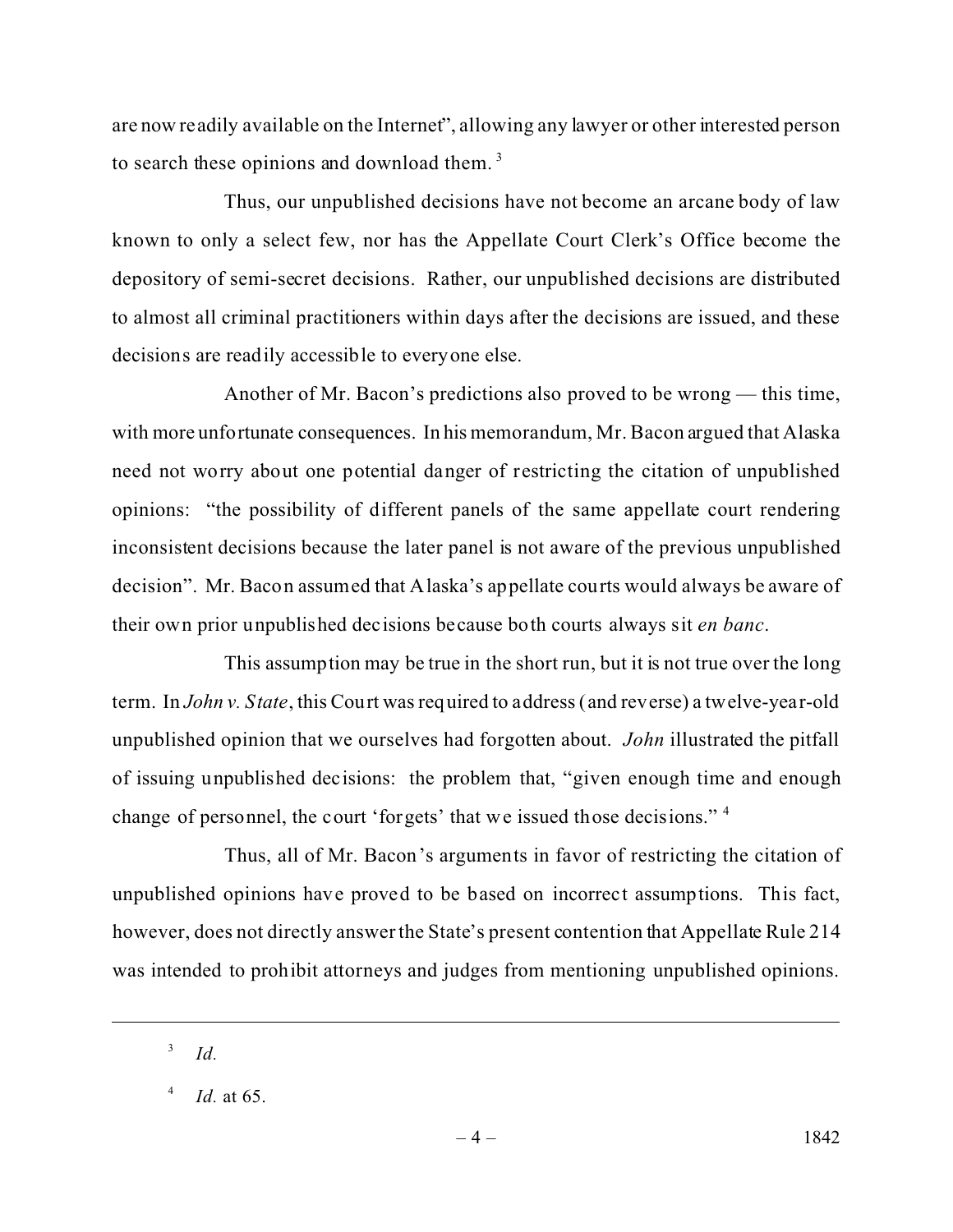Even though Mr. Bacon's arguments have proved wrong, the supreme court may have been persuaded by those arguments in 1980.

The real question is to identify what Mr. Bacon meant when he told the supreme court that proposed Appellate Rule 214 embodied the "mainstream" position with respect to the citation of unpublished opinions — or, more precisely, to identify what the supreme court thought when they promulgated the rule.

## *The state of the law with regard to unpublished opinions*

The legal research that Mr. Bacon was relying on  $-$  *i.e.*, the research contained in Mr. Hemenway's memorandum — indicated that "[m]ost of the courts which do not publish all [of] their reasoned opinions forbid citing [the unpublished opinions] except for such purposes as collateral estoppel, res judicata, or law of the case". In Mr. Hemenway's memorandum, this sentence is immediately followed by a footnote — a footnote that directs the reader's attention to law review articles which conclude that a strict interpretation of this rule had "caused problems" and had "prevented [discussion] of many useful cases". Returning to the main text of the memorandum, Mr. Hemenway then noted that the American Bar Association had recommended that litigants be allowed to cite unpublished decisions so long as copies of the pertinent decisions were provided to all parties — and that several jurisdictions had adopted the ABA's recommendation.

From all of this, it is not clear what "mainstream" position Mr. Bacon was advocating when he asked the supreme court to adopt Appellate Rule 214. Our own research reveals that many courts with "no-citation" rules similar to the one described in Mr. Hemenway's memorandum — rules that forbid citation of unpublished decisions "except for such purposes as collateral estoppel, res judicata, or law of the case" nevertheless allow attorneys to refer to unpublished decisions for whatever persuasive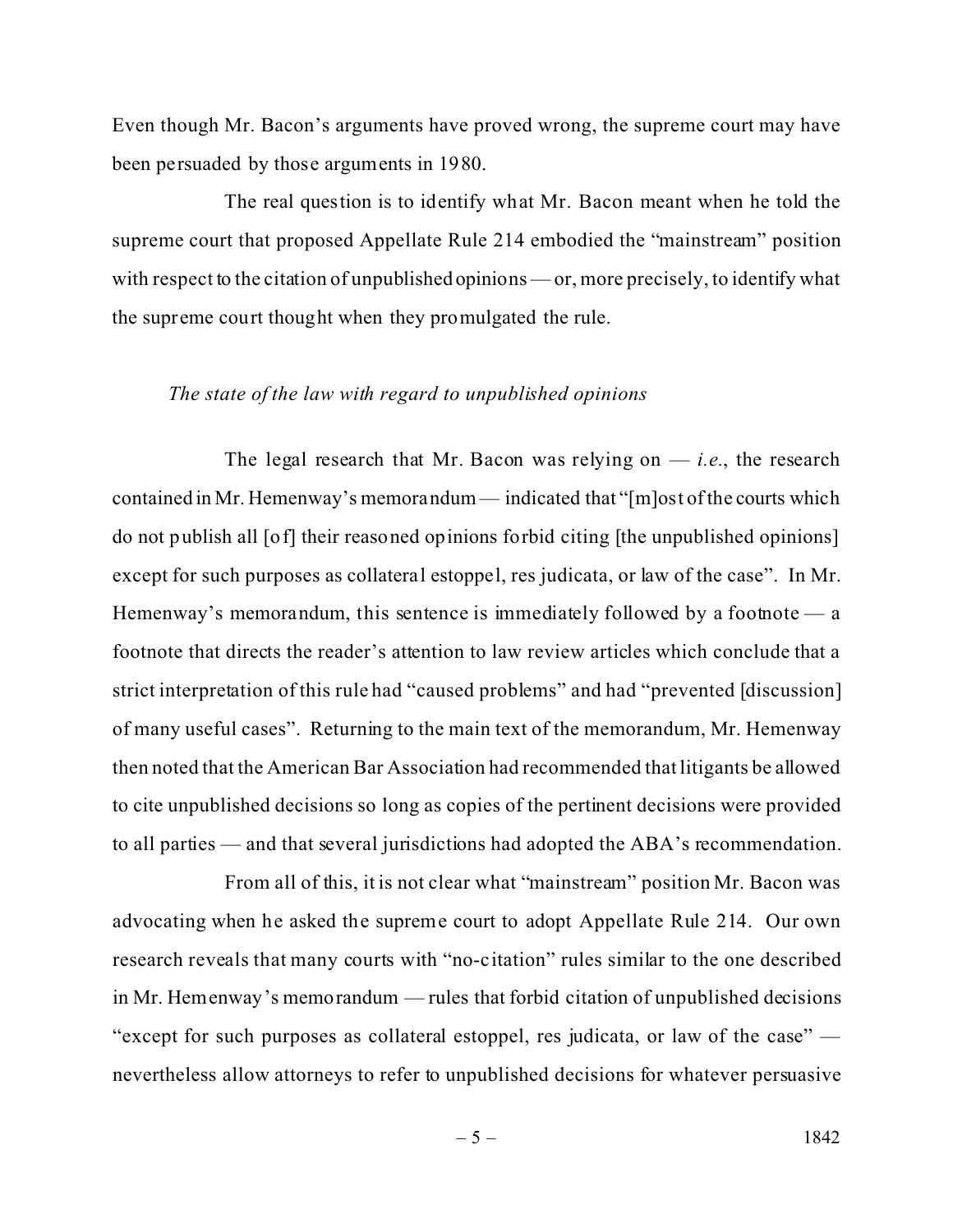power they might have, even though unpublished decisions are not "precedent" in the sense that they control or restrict future judicial decision-making.

For example, even though Virginia law declares that unpublished opinions "are not to be cited or relied upon as precedent except for the purpose of establishing res judicata, estoppel or the law of the case", the Virginia Court of Appeals recently held that "a court ... does not err by considering the rationale [of an unpublished opinion] and adopting it to the extent it is persuasive."<sup>5</sup>

Similarly, Minnesota Statute 480A.08, subdivision 3(c), declares that "[u]npublished opinions of the court of appeals are not precedential". Nevertheless, the Minnesota courts have interpreted this statute as allowing attorneysto rely on unpublished decisions for their persuasive value. <sup>6</sup>

<sup>5</sup> *Fairfax County School Board v. Rose*, 509 S.E.2d 525, 528 n.3 (Va. App. 1999) (*en banc*).

<sup>6</sup> *See Dynamic Air, Inc. v. Bloch*, 502 N.W.2d 796, 800 (Minn. App. 1993); *State v. Rosillo*, unpublished, 2001 WL 881279, \*2 (Minn. App., July 31, 2001).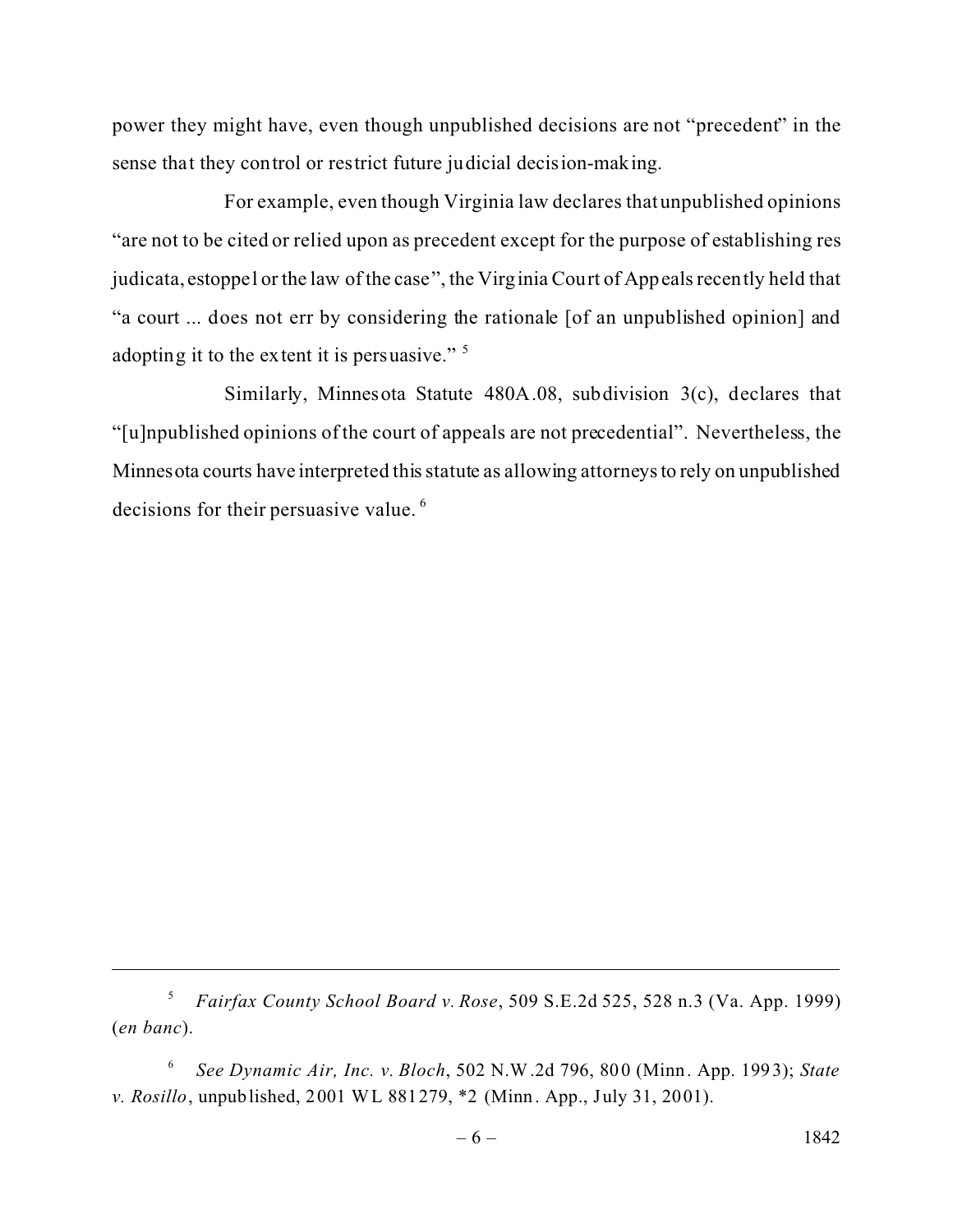New Mexico takes the same approach to its "no citation" rule.<sup>7</sup> So does Tennessee. <sup>8</sup> And so does Texas. <sup>9</sup>

We have also found several instances in which other courts have allowed parties to cite unpublished decisions, or have assessed the reasoning or applicability of unpublished decisions, without expressly saying that unpublished decisions can be considered for their persuasivevalue. *See McBride v. Jones*, 803 So.2d 1168, 1171 (Miss. 2002) (McRae, J., dissenting); *Whitt v. State*, \_\_\_So.2d \_\_\_ (Ala. Crim. App., Aug. 31, 2001), 2001 WL 996849, \*7 n.2 (in which the court expressly stated that it was relying

8 *See State v. Tansil*, 72 S.W.3d 665, 667 (Tenn. Crim. App. 2001); *Brown v. Knox County*, 39 S.W.3d 585, 589 (Tenn. App. 2000); *State v. Kelley*, unpublished, 2002 WL 927610, \*24 (Tenn. Crim. App., M ay 7, 2002). *But see Hickman v. Tennessee Board of Paroles*, 78 S.W.3d 285, 290 (Tenn. App. 2001) (declining to rely on unpublished decisions as authority, even though the court declared that "[the] reasoning [of these decisions] is sound").

9 *See Hernandez v. State*, 55 S.W.3d 701, 705 (Tex. App. 2001); *Davenport v. Verner & Brumley, P.C.*, unpublished, 2001 WL 969249, \*2 (Tex. App., Aug. 8, 2001) (both discussing and considering unpublished opinions for their persuasive value). *But see State Farm Lloyds v. Borum*, 53 S.W.3d 877, 889 n.7 (Tex. App. 2001) (A litigant brought an unpublished decision to the attention of the court because it was apparently the sole statement by a Texas court on the pertinent question of law. The court declared, "Unpublished opinions have no precedential value and must not be cited as authority by counsel[;] we are [therefore] constrained by the appellate rules from considering [this unpublished decision] as authority.").

(Texas Appellate Rule 47.7 states: "Opinions not designated for publication by the court of appeals have no precedential value and must not be cited as authority by counsel or by a court.")

<sup>7</sup> *See State v. Gonzales*, 794 P.2d 361, 370-71 (N.M. App. 1 990). The rule in question, New Mexico Appellate Rule 12-405(C), states: "An order, decision or memorandum opinion, because it is unreported and not uniformly available to all parties, shall not be published nor shall it be cited as precedent in any court."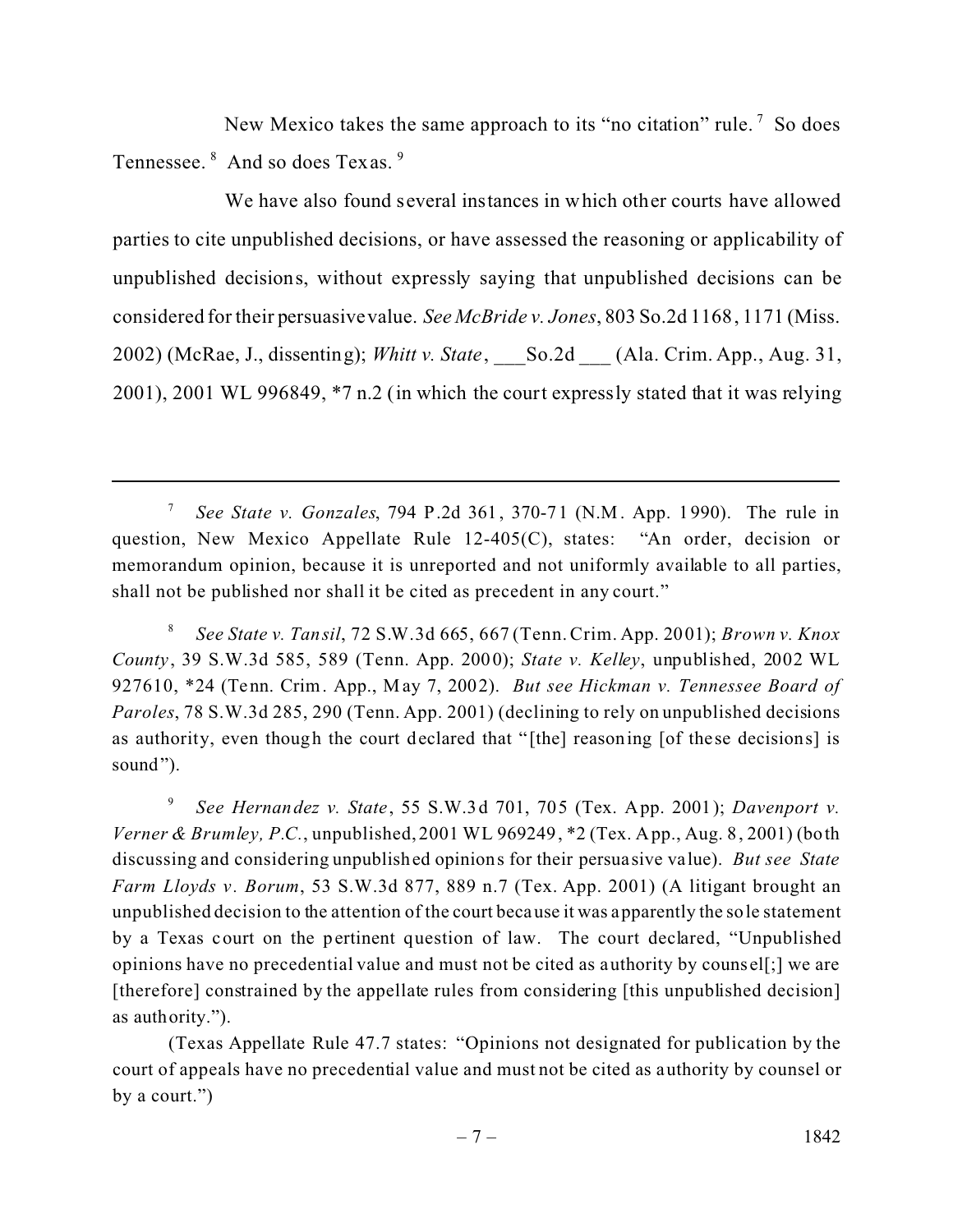on the analysis contained in an earlier unpublished opinion); *Hammond v. State*, 398 S.E.2d 168, 174 (Ga. 1990); *State v. Gonzales*, 63 S.W.3d 317, 319 (Mo. App. 2001).

Two states, Ohio and Utah, have reached the conclusion that all decisions, published and unpublished, are equally valid as precedent. Ohio achieved this result by amending its court rules.

Until earlier this year, Rule 2(G) of the Ohio Supreme Court Rules for the Reporting of Opinions declared that unpublished decisions of Ohio's courts of appeals were not controlling authority (except for purposes of collateral estoppel, res judicata, or law of the case), but could be cited as persuasive  $-$  *i.e.*, non-binding  $-$  authority. But in May 2002, Rule 2(G) was superseded by a revised Rule 4. Section (A) of this rule declares, "Notwithstanding the prior versions of these rules, designations of, and distinctions between,'controlling' and 'persuasive' opinionsofthe courts of appeals based merely upon whether they have been published ... are abolished." Section (B) adds, "All court of appeals opinions issued after the effective date of these rules [*i.e.*, after May 1, 2002] may be cited as legal authority and weighted [*sic*] as deemed appropriate by the courts."

(In recognition of computer technology, Ohio Rule 3(B) requires that all court of appeals opinions (whether "published" or not) "be posted to the Supreme Court web site".)

The Utah Supreme Court achieved this same result by striking down a "no citation" rule promulgated by the Utah Judicial Council. <sup>10</sup>

<sup>10</sup> See *Grand County v. Rogers*, 44 P.3d 734, 738 (Utah 2002):

 $[1]$ t is appropriately within the discretion of the court of appeals to determine which matters require oral argument, which decisions require a full opinion, and which do not. It is not, however, within their authority, or the (continued...)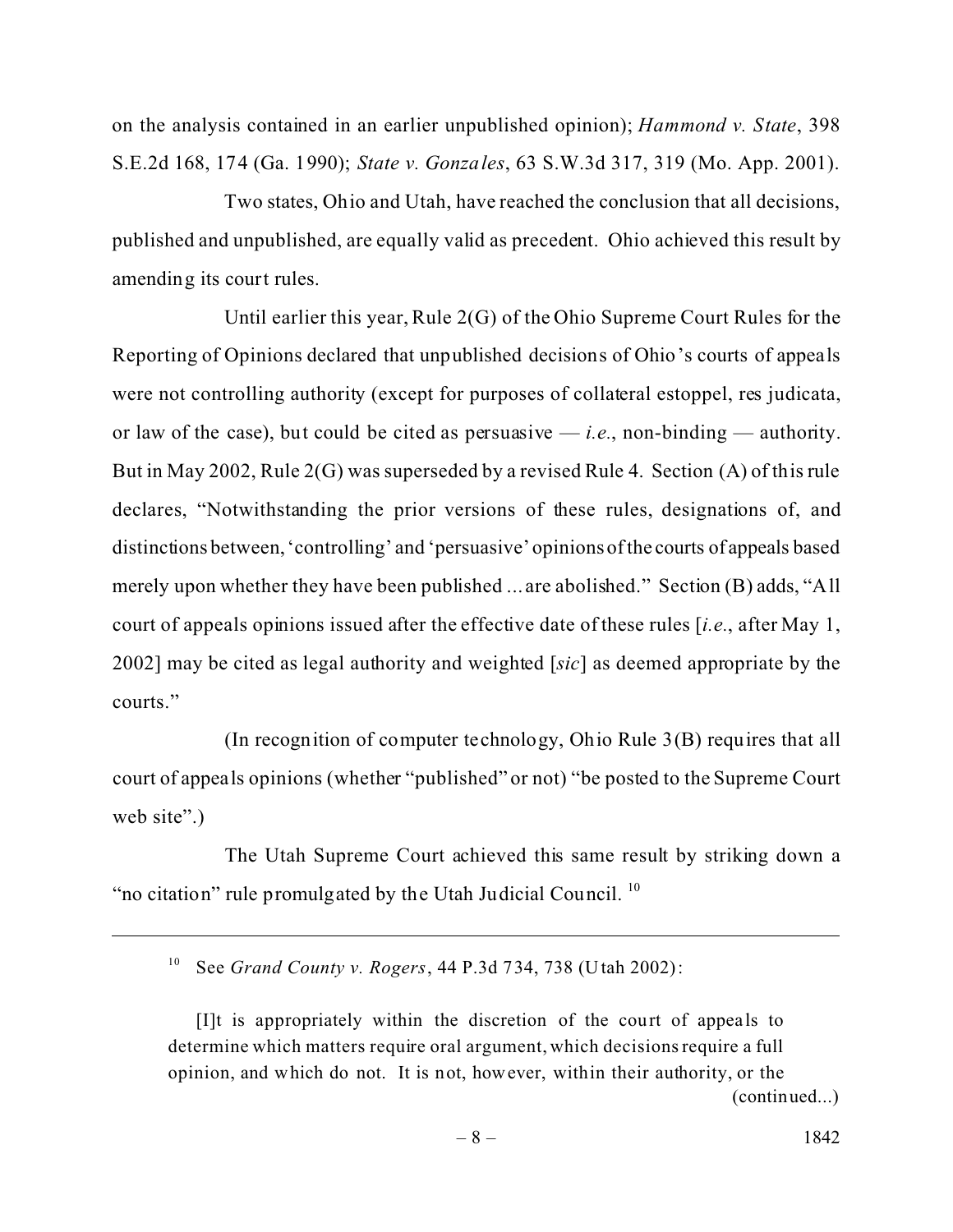In addition, several states have enacted rulesthat explicitly allow parties and judges to discuss and rely on unpublished decisions, not as controlling precedent but rather for their persuasive value.

For example, Iowa Appellate Rule 6.14(5)(b) states that unpublished appellate decisions "may be cited in a brief", but they "shall not constitute controlling legal authority". The rule requires parties to attach "a copy of the unpublished opinion

Obviously, if memorandum decisions are limited only to those circumstances in which the legal reasoning and the application of that reasoning to a case add nothing to the body of the law, citation of a memorandum decision will be unnec essary. Existing primary case law is adequate and more appropriate because of its more complete re asoning. But, in those rare instances when some new legal rule is inadvertently announced by way of a memorandum decision, authorizing citation to that decision will assure consistency in the law.

 $10$  (...continued)

authority of the Judicial Counc il, to decide which of their decisions may be cited as prec edent. The work of judges, the ... decisions and opinions issued to the parties, bar, and public, is the very fabric of the common law. When judges speak on issues of law, that expression becomes part of the law until it is authoritatively revised. When the court of appeals renders a decision on an issue, that decision is automatically part of the law of this state, unless and until contravened by this court, the legislature, or the people through the processes authorized for the making of new law. For this reason, decisions of the court of appeals expressed in a memorandum decision, or in an opinion, are equally binding upon lower courts of this state, and may be cited to the degree that they are useful, authoritatively and persuasively. Such decisions are issued and distributed as are all other opinions, except for the fact that they are not published in the Utah Advance Reports or the West reporter system. They are generally available to the bar and public through the internet service provided by the Administrative Office of the Courts, and although not "officially published," may be presented as precedential authority to a lower court or as persua sive authority to this court, so long as all parties and the court are supplied with accurate copies at the time the decision is first cited.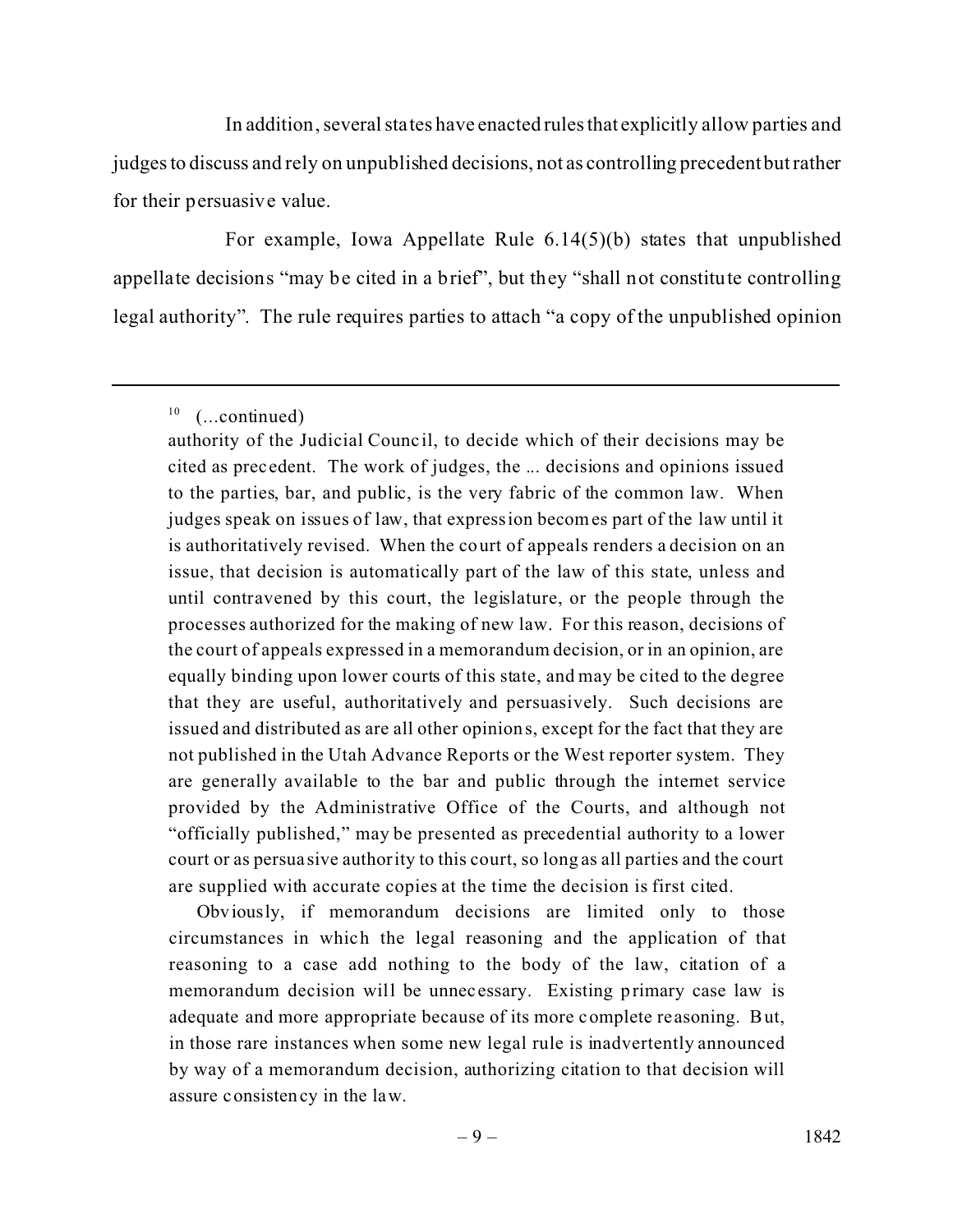... to [their] brief[,] accompanied by a certification that counsel has conducted a diligent search for, and fully disclosed, any subsequent disposition of the unpublished opinion". And, in recognition of the role that on-line legal databases play in the modern practice of law, the rule requires the party to "include, when available, an electronic citation indicating where the opinion may be readily accessed on line".

Oklahoma Criminal Appeal Rule 3.5(C)(3) is similar: "[A]n unpublished opinion is not binding on this Court. However, parties may cite and bring to the Court's attention the unpublished opinions of this Court provided counsel states that no published case would serve as well the purpose of which counsel cites it, and provided further that counsel shall provide opposing counsel and the Court with a copy of the unpublished opinion."

In the same vein, Michigan Rule of Court  $7.215(C)(1)$  states that an unpublished opinion "is not precedentially binding under the rule of *stare decisis*". The rule then allows parties to cite unpublished opinions for their persuasive value, but requires the party to "provide a copy of the [unpublished] opinion to the court and to opposing parties with the brief or other paper in which the citation appears."

And even in those states that forbid the parties from mentioning unpublished opinions, judges read unpublished opinions and pay attention to them. See *Wortel v. Somerset Industries, Inc.*, 770 N.E.2d 1211, 1220 n.5 (Ill. App. 2002), in which the court admitted that it reviews unpublished opinions when it researches a case. See also *State v. Locklear*, 20 P.3d 993, 997 n.11 (Wash. App. 2001), in which the court acknowledged that unpublished opinions are not to be cited as precedent, but then assured its readers that the court was "not aware of any unpublished opinion that is [in]consistent" with the analysis the court adopted.

Three other decisions of theWashingtonCourt of Appeals provide a striking illustration of this judicial ambivalence. Washington Appellate Rule 10.4(h) states that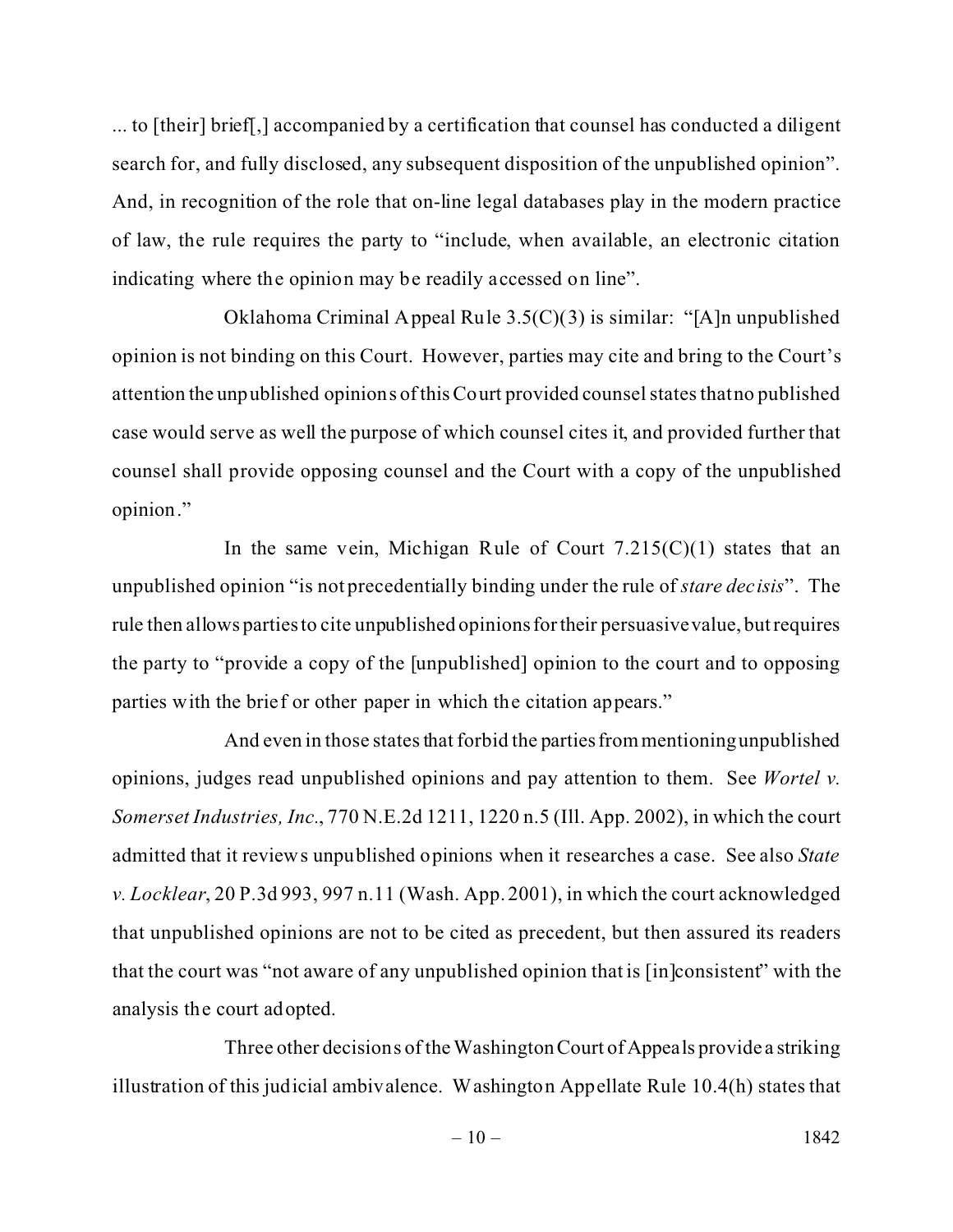"[a] party may not cite as an authority an unpublished opinion of the Court of Appeals." In *Mann v. Hobbick*, 2002 WL 1402546 (Wash. App., July 1, 2002), the court imposed monetary sanctions on an attorney for citing an unpublished opinion. In *In re Marriage of Gilbert*, 945 P.2d 238, 240-41 (Wash. App. 1997), the court of appeals stated that even though it found the reasoning of an unpublished opinion "highly persuasive", it could not rely on that unpublished opinion — so, instead, the court called for supplemental briefing on the issue of whether it should adopt the analysis of the unpublished opinion. And in *Starypan v. Metropolitan Park Dist. of Tacoma*, unpublished, 2001 WL 285827 (Wash. App., Mar. 23, 2001), when one party asked the court to strike references in the other party's brief to unpublished decisions issued by other jurisdictions, the court refused. The court ultimately declared that it had decided not to rely on the unpublished decisions, but only because the court "[did] not find [them] persuasive".  $^{11}$ 

We note that the Hawai'i chapter of the American Judicature Society recently submitted a report to the Hawai'i Supreme Court recommending that Hawai'i Appellate Rule 35 be amended to allow parties to rely on unpublished opinions for their persuasive value. The Judicature Society explained, "There is a problem perceived by the legal community with the continued use of summary disposition orders and, particularly, the inability to cite memorandum opinions despite the fact that these opinions appear to be of substantial length and content and often cite other case law as precedent for the conclusions."<sup>12</sup>

We also note that many courts allow litigants to rely on the unpublished decisions of *other* jurisdictions for whatever persuasive power those decisions might

<sup>11</sup> *Starypan*, 2001 WL 285827 at \*2 n.3.

<sup>12</sup> *Flores v. Barretto*, 54 P.3d 441, 447 n.1 (Haw. 2002) (Acoba, J., concurring) (quoting American Judicature Society, Hawai'i chapter, *Report of the AJS Committee Reviewing Unpublished Opinions* (June 14, 2002), at p. 4).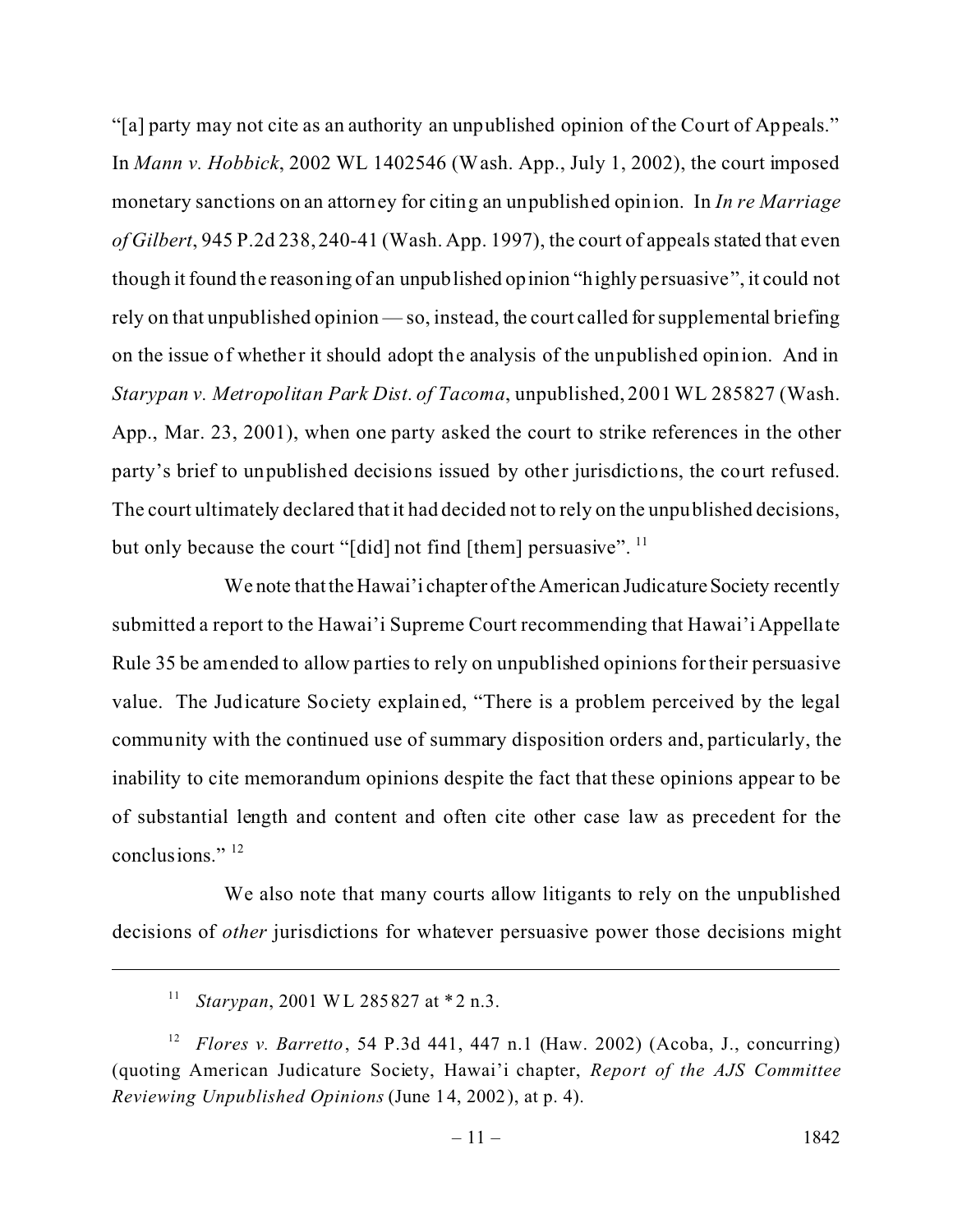possess. *See Byrd v. Bentley*, \_\_\_ So.2d \_\_\_, 2002 WL 1941686, \*7 (Ala., Aug. 23, 2002); *Waskel v. Guaranty National Corp.*, 23 P.3d 1214, 1220 (Colo. App. 2000); *Staff of Idaho Real Estate Comm'n v. Nordling*, 22 P.3d 105, 109 (Idaho 2001); *State v. Gibbs*, 769 N.E.2d 594, 598 n.4 (Ind. App. 2002); *Campbell v. Markel American Insurance Co.*, 822 So.2d 617, 625 n.4 (La. App. 2001); *Palacios v. Louisiana and Delta R.R., Inc.*, 775 So.2d 698, 702 (La. App. 2000); *State ex rel. Gendrich v. Litscher*, 632 N.W.2d 878, 882 n.6 (Wis. App. 2001); *State v. Allen*, 539 S.E.2d 87, 103 (W.Va. 1999).

Turning to the federal system, half of the federal circuits have rules that explicitly allow parties and judges to rely on unpublished decisions for their persuasive value. The Sixth Circuit's Rule 28(g) is typical of these provisions:

> (g) *Citation of Unpublished Decisions*. Citation of unpublished decisions in briefs and oral arguments in this Court and in the district courts within this Circuit is disfavored, exceptfor the purpose of establishing res judicata, estoppel, or the law of the case. If a party believes, nevertheless, that an unpublished disposition has precedential value in relation to a material issue in a case, and that there is no published opinion that would serve as well, such decision may be cited if that party serves a copy thereof on all other parties in the case and on this Court. Such service shall be accomplished by including a copy of the decision in an addendum to the brief.

The Fourth Circuit's Rule 36(c), the Eighth Circuit's Rule 28A(i), the Tenth Circuit's Rule 36.3, and the Eleventh Circuit's Rule 36-2 contain similar language.

The Fifth Circuit's Rule 47.5 distinguishes between unpublished opinions issued before January 1, 1996 and those issued on or after that date. Subsection 3 of Rule 47.5 states that unpublished opinions issued before 1996 have the force of binding precedent — although they "normally [should] be cited only when the doctrine of res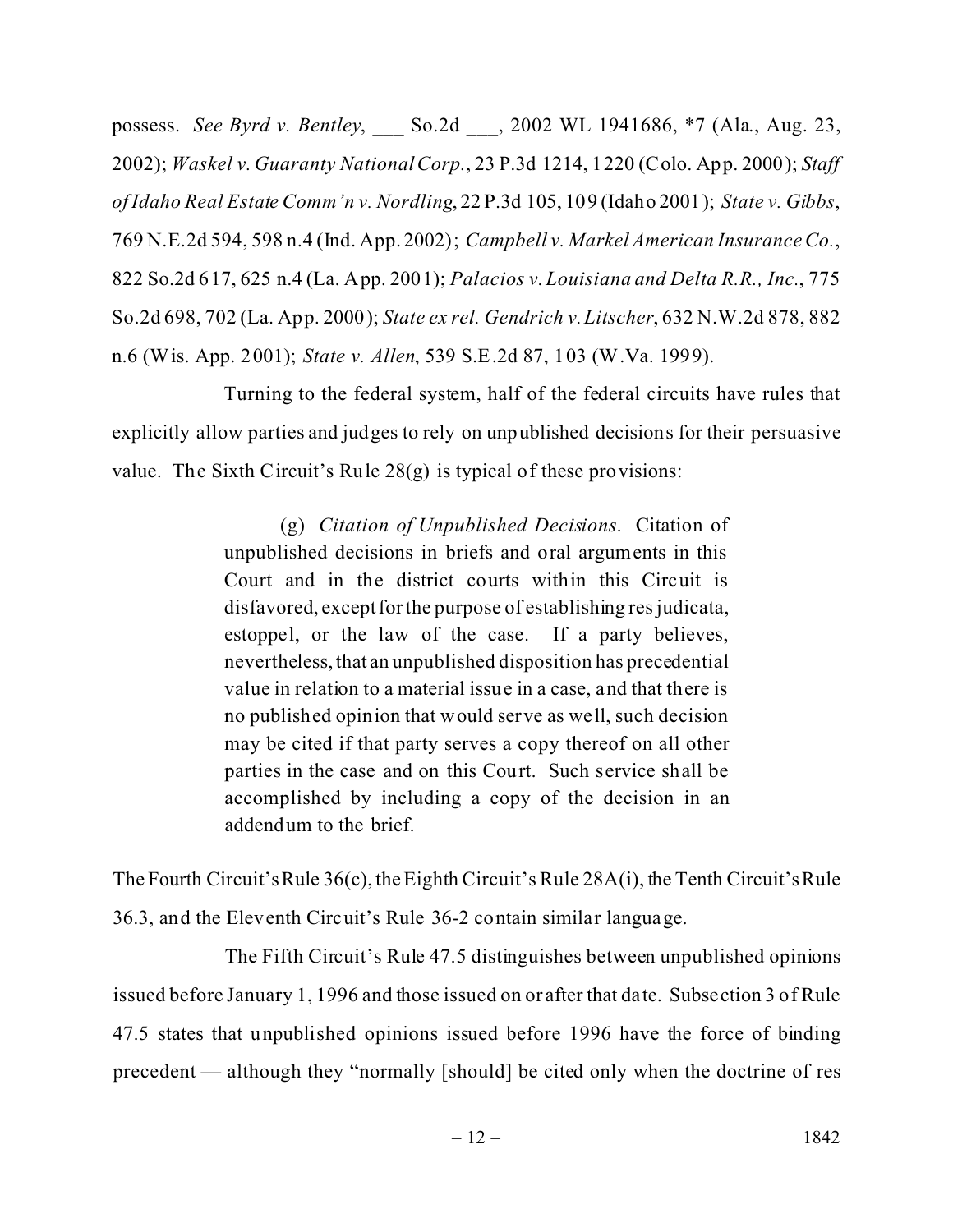judicata, collateral estoppel or law of the case is applicable". Subsection 4 then declares that unpublished decisions issued on or after January 1, 1996 are not binding precedent — but parties and judges may freely rely on them for their persuasive value.<sup>13</sup>

And, in a striking departure from its past practice, the District of Columbia Circuit recently decided to give equal precedential weight to published and unpublished decisions alike. The D.C. Circuit's Rule  $28(c)(1)(A)$  states that unpublished decisions issued before 2002 are governed by the Circuit's old rule  $-i.e.,$  they are not to be cited except for purposes of establishing res judicata, collateral estoppel, or law of the case. But the next subsection, Circuit Rule  $28(c)(1)(B)$ , declares that all of the Circuit's unpublished decisions issued on or after January 1, 2002 may be cited as precedent without limitation.

Even in the remaining federal circuits — the ones that do not allow citation of unpublished decisions for persuasive value — it is obvious that the judges are aware of, and read, unpublished opinions. For instance, in *Acequia, Inc. v. Prudential Ins. Co. of America*, the Seventh Circuit discussed an unpublished opinion of the Ninth Circuit (a circuit that does not allow citation of unpublished opinions), but concluded that the unpublished opinion was unpersuasive.  $14$  The First Circuit engaged in similar analysis of an unpublished decision from the Ninth Circuit in *United States v. Mojica-Baez*. <sup>15</sup> In *Sandvik AB v. Advent International Corp.*, the Third Circuit considered an unpublished

<sup>13</sup> *United States v. Rodriguez-Montelongo*, 263 F.3d 429, 433 n.3 (5th Cir. 2001); *Anderson v. Red River Waterway Comm'n*, 231 F.3d 211, 213 n.1 (5th Cir. 2000).

<sup>14</sup> 226 F.3d 798, 805 (7th Cir. 2000).

 $15$  229 F.3d 292, 308 (1 st Cir. 2000).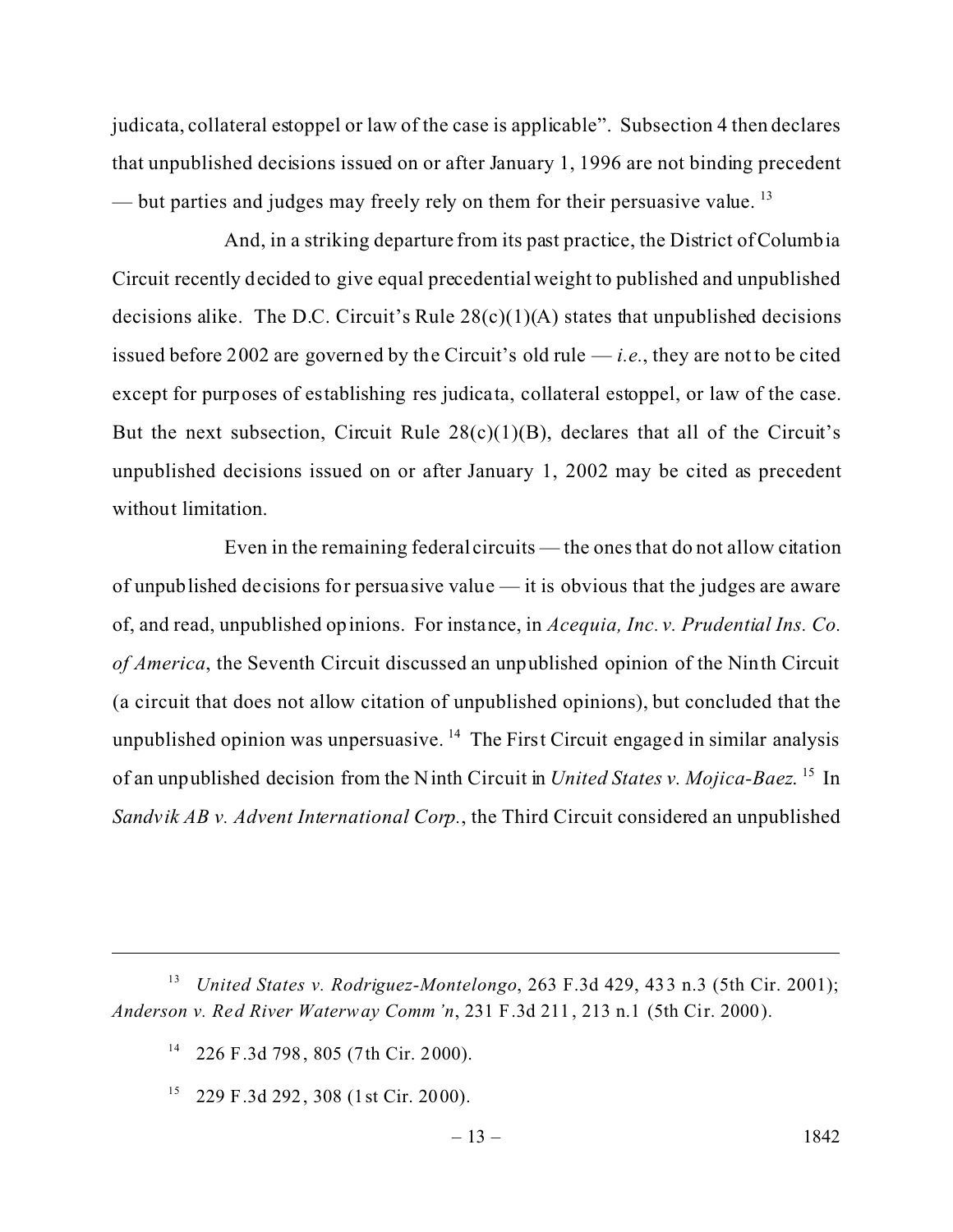decision of the Fourth Circuit. <sup>16</sup> And in *Patton v. Cox*, the Ninth Circuit considered an unpublished decision of the Third Circuit.  $17$ 

Moreover, when an unpublished decision comes from a circuit that allows citation of its unpublished decisions for their persuasive value, the "no citation" circuits do not hesitate to examine the unpublished decisions of their sibling circuits. <sup>18</sup>

It also appears that the "no citation" circuits are becoming sensitive to the criticism that their rules potentially allow panels to issue inconsistent or even irreconcilable decisions. The Ninth Circuit amended its "no citation" rule to allowparties to cite unpublished decisions to support a request for publication or to support a petition for rehearing (either by the panel or *en banc*) if the unpublished decision demonstrates the existence of conflicting decisions within the circuit.<sup>19</sup> And even though the First Circuit has no analogous rule, a panel of the First Circuit recently went out of its way to assure readers that its decision was fully consistentwith prior unpublished decisions from that circuit.  $20$ 

 $16$  220 F.3d 99, 103-04 (3rd Cir. 2000).

 $17$  276 F.3d 493, 498-99 (9th Cir. 2002).

<sup>18</sup> *See McClendon v. City of Columbia*, F.3d , 2002 WL 2027329, \*18 n.9 (5th Cir. 2002) (*en banc*) (Parker, J., dissenting); *Acosta v. Artuz*, 221 F.3d 117, 123 (2nd Cir. 2000); *United States v. Leon*, 203 F.3d 162, 164 n.3 (2nd Cir. 2000); *Barmes v. United States*, 199 F.3d 386, 389 n.1 (7th Cir. 2000); *Sutton v. Providence St. Joseph Medical Center*, 192 F.3d 826, 831 n.1 (9th Cir. 1999).

<sup>19</sup> Ninth Circuit Rule  $36-3(b)(iii)$ .

<sup>20</sup> *See Utica Mutual Insurance Co. v. Weathermark Investments, Inc.*, 292 F.3d 77, 84 n.4 (1st Cir. 2002).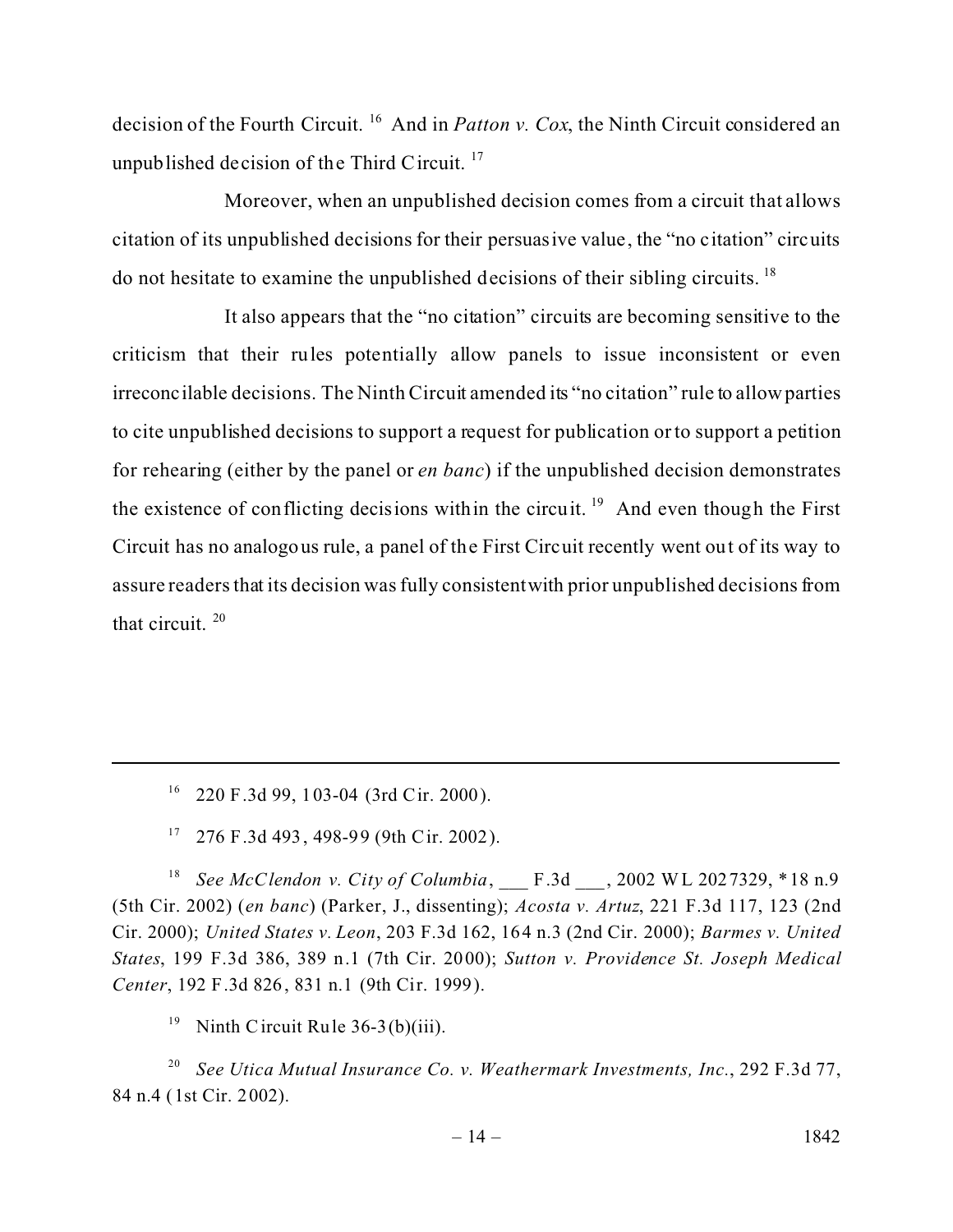## *Our construction of Alaska Appellate Rule 214*

Many of the authorities we have just discussed are tangential to the issue confronting us in the present case. Our task is not to frame the best possible rule regarding unpublished opinions. Rather, our task is to construe the rule that we have — Alaska Appellate Rule 214. We must determine what the Alaska Supreme Court intended to accomplish when it promulgated Appellate Rule 214.

Current judicial treatment of unpublished opinions may not provide a firm answer to this question. But this Court's own Standing Order Number 3 provides a contemporaneous indicator of how Rule 214 was viewed when it was initially promulgated.

This Court adopted its Standing Orders in March 1981, shortly after the supreme court promulgated Appellate Rule 214 (and the rest of the revised Rules of Appellate Procedure). Standing Order Number 3 sets forth the "Guidelines for Publication of Court of Appeals Decisions".

Paragraph 6 of those Publication Guidelines specifies that every unpublished decision of this Court is to be distributed to all the judges of Alaska. Paragraph 6 further specifies that unpublished decisions are to be made available upon request to all members of the public. This clause quickly led to the routine distribution of all of our unpublished decisions to the Department of Law, the Public Defender Agency, and other lawyers who submitted a standing request to receive them.

In other words, within months of the supreme court's enactment of Appellate Rule 214, this Court issued a standing order that mandated distribution of all our unpublished decisions to every Alaska judge and to every other person who wanted a copy. The purpose of Standing Order Number 3 was to make sure that all the judges of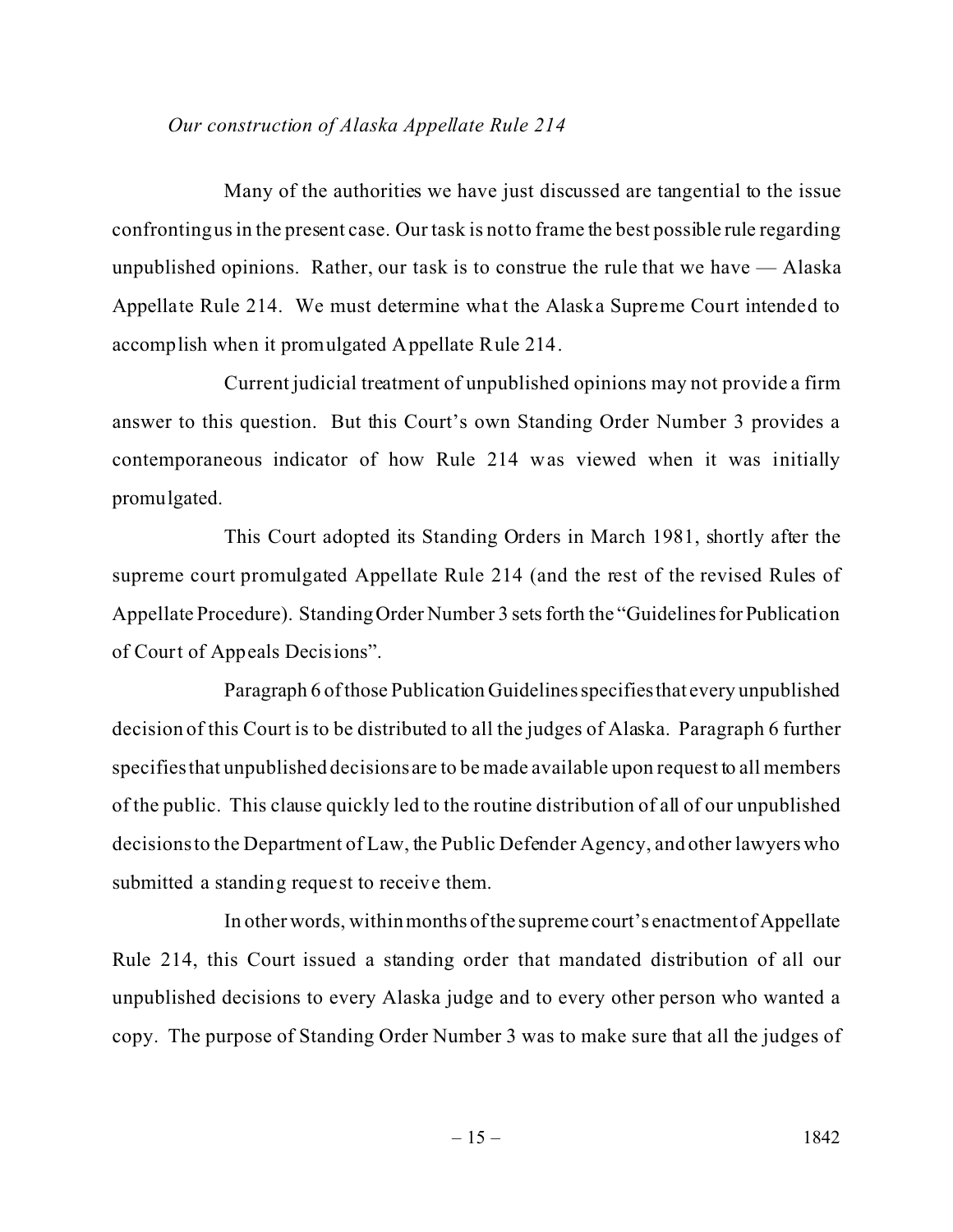this state and all other interested attorneys and litigants were apprised of every one of our unpublished decisions.

This purpose is inconsistent with the State's current suggested interpretation of Appellate Rule 214. For if Appellate Rule 214 was intended to guarantee that unpublished decisions were never referred to again (aside from establishing collateral estoppel, res judicata, or law of the case), why would this Court require distribution of all its unpublished decisions to every judge in Alaska and to every attorney or litigant who expressed an interest? It makes no sense to require all judges and all interested attorneys to receive copies of our unpublished decisions unless we believed that this information might benefit them — by providing them with a growing library of written decisions that would give them insight into how this Court was applying the law. <sup>21</sup>

Standing Order Number 3 — in particular, Paragraph 6's mandate of a wide and unrestricted distribution of this Court's unpublished decisions — is fundamentally at odds with the State's suggestion that unpublished decisions are to be read only by the trial judge and the parties, then never mentioned again. Rather, our Standing Order Number 3 strongly suggests that unpublished opinions were intended to be discussed by judges and attorneys for whatever persuasive power they might have.

As explained above, Standing Order Number 3 was issued in March 1981, shortly after the supreme court promulgated Appellate Rule 214. There has never been any suggestion that our Standing Order is inconsistent with Appellate Rule 214.

Based on this history, we align ourselves with Minnesota, New Mexico, Tennessee, Texas, and Virginia — states that have interpreted their "no citation" rules to mean only that unpublished opinions are not precedent for purposes of *stare decisis*. We reaffirm our holding that, although Appellate Rule 214 forbids citation of unpublished

<sup>21</sup> *See John v. State*, 35 P.3d at 64-65 (Mannheimer, J., concurring).